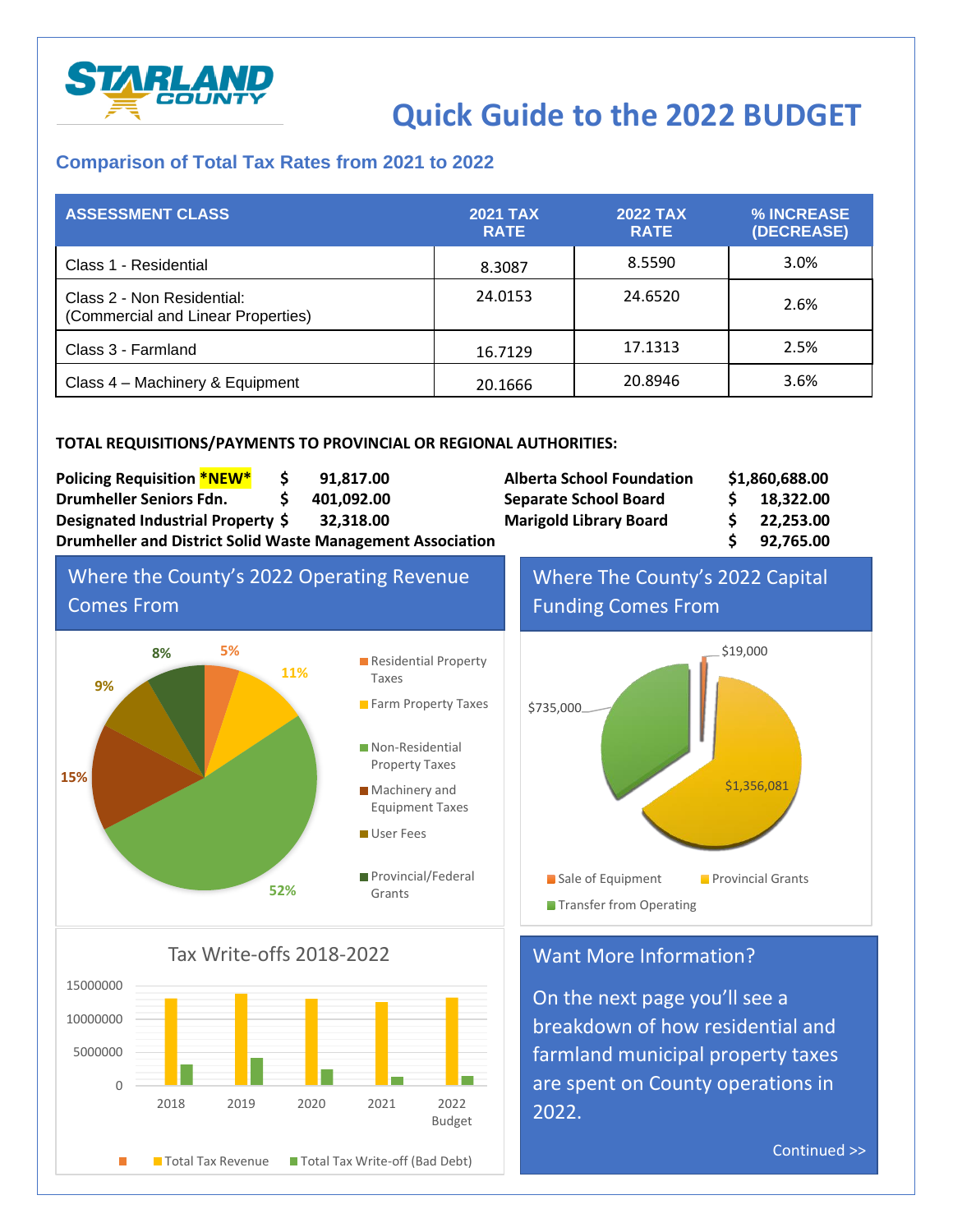## How Your 2022 Tax Dollars Are Spent On County Operations (Non-capital expenses)